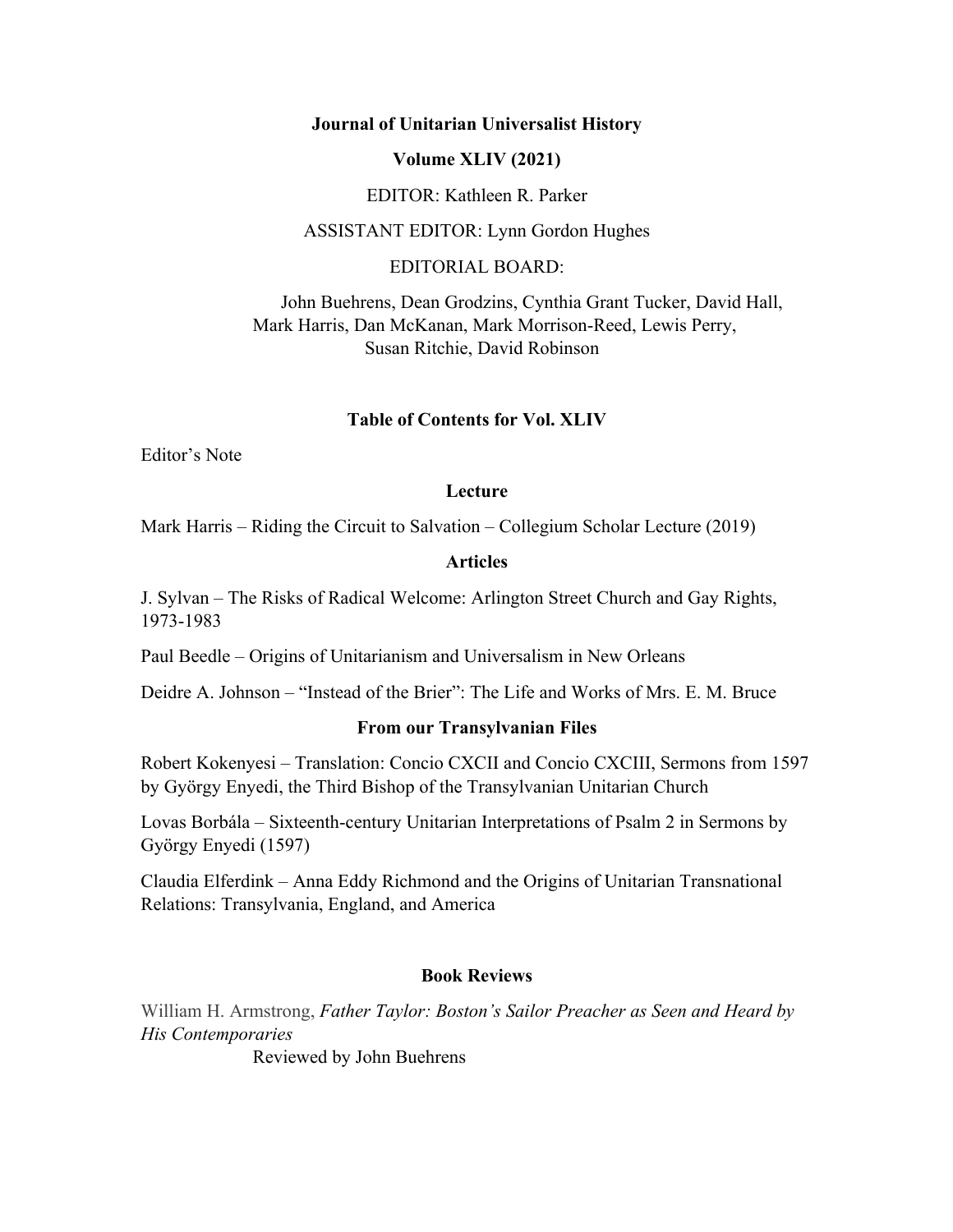Kazimierz Bem, *Calvinism in the Polish Lithuanian Commonwealth, 1548-1648* Reviewed by Jay Atkinson

David Blight, *Frederick Douglass: Prophet of Freedom* Reviewed by Mark Harris

Howard Bryant, *Full Dissidence: Notes from an Uneven Playing Field* Reviewed by Phoebe Cos

Christopher Cameron, *Black Freethinkers: A History of African American Secularism* Reviewed by Patrice Curtis

Jane Fleishman, *The Stonewall Generation: LGBTQ Elders on Sex, Activism, and Aging* Reviewed by Gail Forsyth-Vail

Sylvester Johnson, *African American Religions, 1500-2000: Colonialism, Democracy, and Freedom* 

Reviewed by Connie Simon

Naomi Klein, *On Fire: The Case for a Green New Deal* Reviewed by Stephen Cleghorn

Maria Popova, *Figuring* Reviewed by Barry Andrews

Samantha Seiple, *Louisa on the Front Lines* Reviewed by Rali Weaver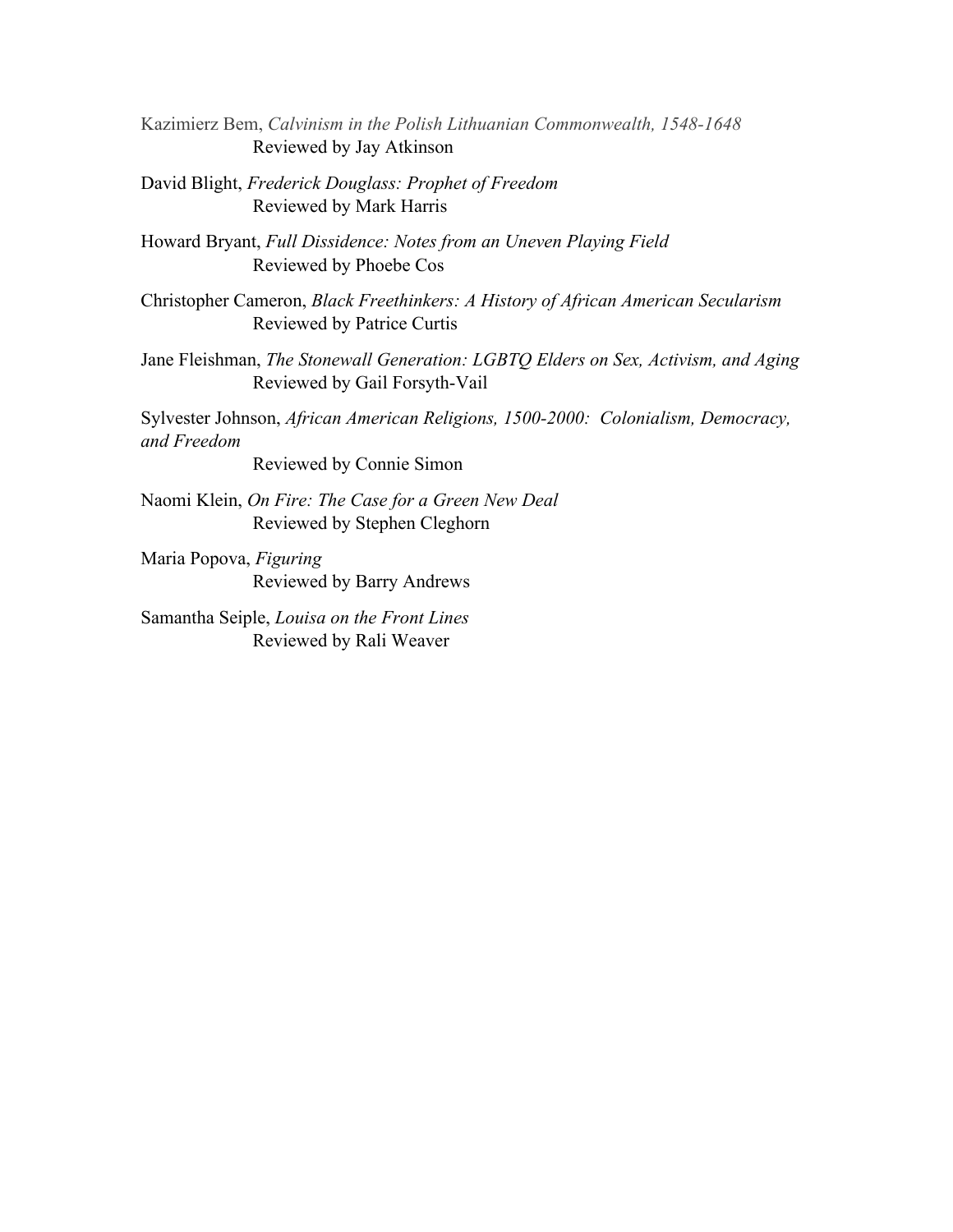# **Unitarian Universalist History and Heritage Society Board of Directors, 2020-21**

#### PRESIDENT John Buehrens

438 8th Ave. #101 San Francisco, CA

### **SECRETARY**

Dan McKanan Harvard Divinity School 45 Francis Avenue Cambridge, MA 02138

# VICE PRESIDENT Nicole Kirk Meadville Lombard Theological School

Chicago, IL 60605

TREASURER Rali Weaver First Church and Parish of Dedham 670 High Street Dedham, MA 02026

## **Directors**

Phoebe Cos 146 Saint Regis Drive North Rochester, NY 14618

Patrice Curtis 20403 N Lake Pleasant Rd. #117-481 Peoria, AZ 85382

Gail Forsyth-Vail 28 Searle Street Georgetown, MA 01833

Mark A. Hicks Meadville Lombard Theological School 610 S. Michigan Avenue Chicago, IL 60605

Kathleen Parker (*Journal Editor*) 5921 Tamar Drive, Unit 3 Columbia MD 21045

Connie Simon First Unitarian Church of Cincinnati 536 Linton Street Cincinnati, OH, 45219

Tisa Wenger Yale Divinity School 409 Prospect Street New Haven, CT 06511